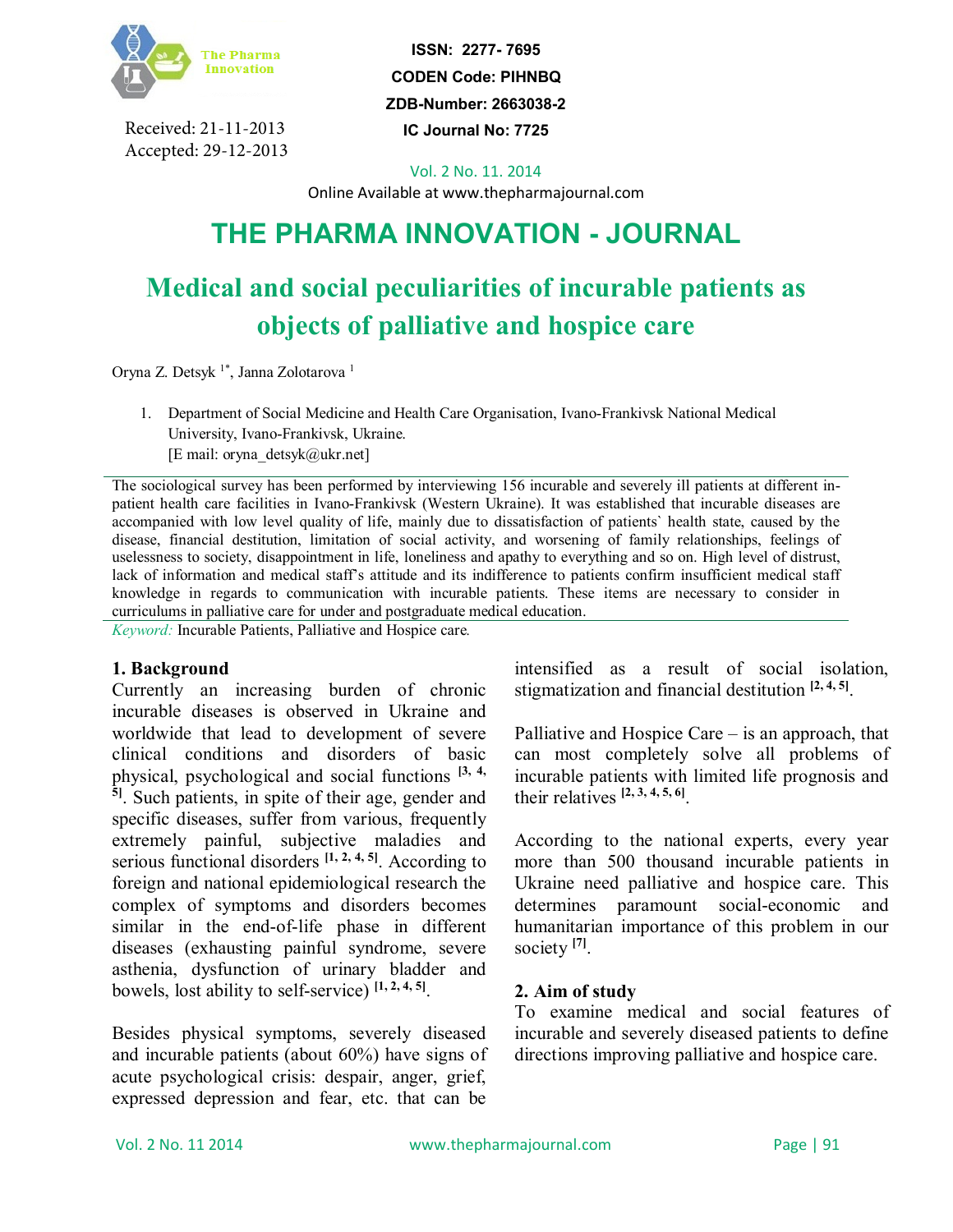## **3. Materials and methods**

The sociological survey has been performed by interviewing 156 incurable and severely diseased patients at different in-patient health care facilities in Ivano-Frankivsk (Western Ukraine): Regional clinical centre of palliative care (Hospice), Regional oncology hospital, Central clinical city hospital and Regional centre of AIDS prevention and control (hereinafter - AIDS centre).

The results of research were mainly categorical (qualitative) data. Therefore, calculation of each factor rates per 100 respondents, standard errors of rates, and Chi-Square Test  $(\chi^2)$  for comparing group` differences have been used for statistical data analysis **[8]** .

## **4. Results and Discussion**

Equal proportions of females and males (51.3% and 48.7% respectively) have been found among the interviewed patients. The majority of them lived in the city (69.9% vs. 30.1% rural population) that determined significant differences of respondents` distribution between regional and city health care facilities  $(p<0.05)$ . However, only regional hospice patients equally represented urban and rural residents (51.6% and 48.4%). In other regional health care facilities urban population prevailed among interviewed incurable patients: 64.0% in oncology hospital and, especially, in the AIDS centre - 77.3%. To our mind, this indicates lower access to palliative care by rural population, and might reflect higher prevalence of HIV-infection in cities.

Age distribution of male and female patients among urban and rural population did not differ  $(p>0.05)$ . Moreover, as shown in Fig. 1, 65% of interviewed incurable patients are working age people that emphasize socio-economic aspect of the problem.



**Fig 1:** Age distribution of interviewed incurable patients

Age distribution of patients differed depending on the type of health care facilities  $(p<0.001)$ . The youngest patients were from AIDS centre: all 22 respondents were aged under 50 years old, 54.5% of them were young people under 30 years of age. 70% of interviewed patients of the regional oncology hospital and half of patients of hospice (48.4%) and central city clinical hospital (52.4%) were the working age people.

Severe chronic diseases usually last for a long time. Most of respondents  $(66.4\pm4.0\%)$ mentioned they have been ill for several years.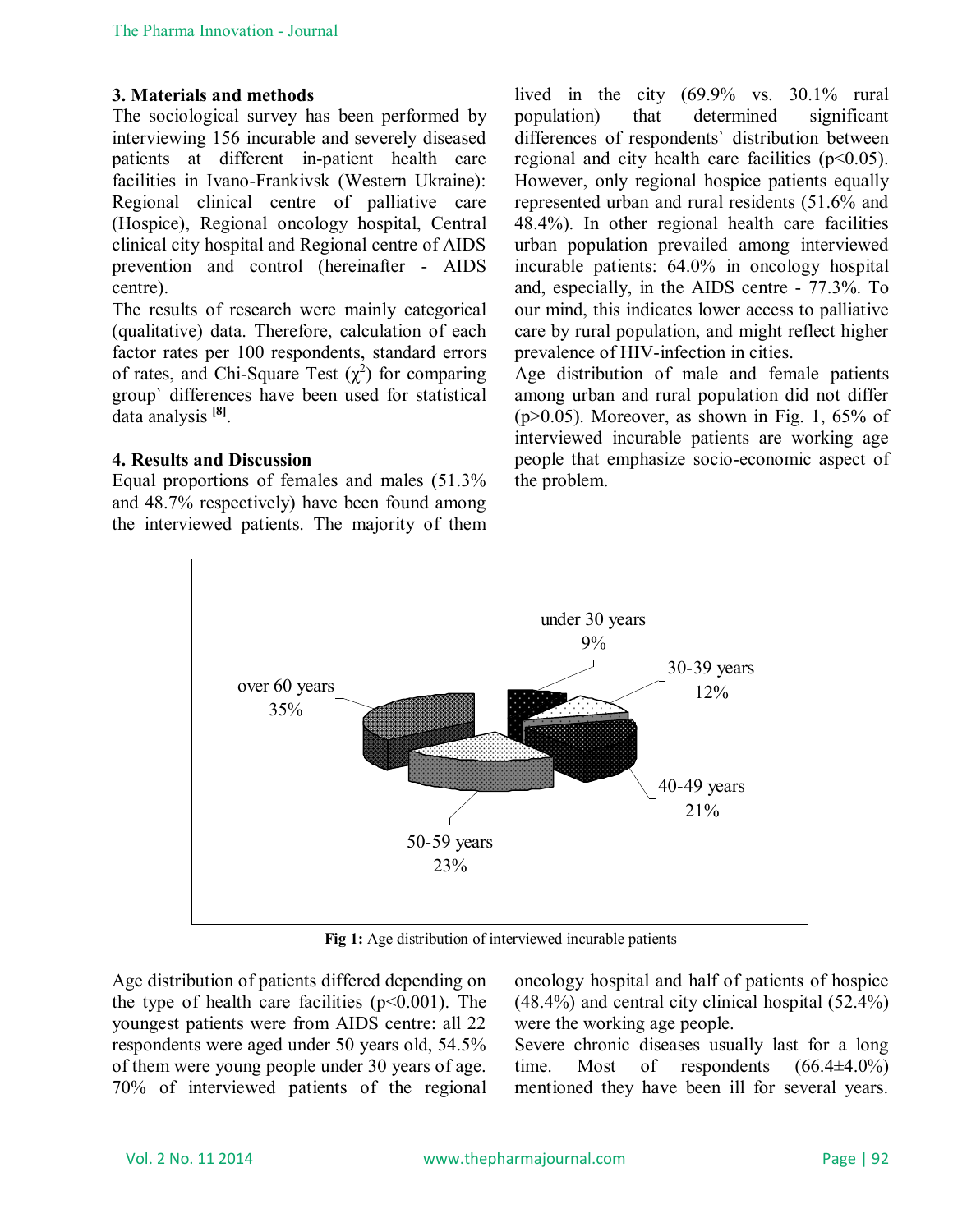Mostly, these were hospice patients (80.0%), 70.2% - regional oncology hospital and 67.4% central city clinical hospital patients compared to AIDS centre patients  $(29.4\%, p<0.01)$ .

The incurable diseases are a serious challenge for the patient and his /her family and for the health care system as well. Thus, half of the patients (49.4±4.0%) assessed their health status as extremely unsatisfactory, the same part  $(44.2\pm4.0\%)$  – as satisfactory and only 6.4 $\pm2.0\%$ - as good. The most of respondents admitted that the disease significantly limited their social activity  $(78.2 \pm 3.3\%)$  and worsened the quality of their lives  $(75.5 \pm 3.5\%)$ .

It's clear that presence of severe long-term chronic illness requires high financial expenses that considering general low level of income in our country puts additional financial burden not only for the state and municipal budgets, but also for the patients and their families. It is not surprising that in spite of their gender, place of residence and medical care (p>0.05), only 9.0±2.3% of the respondents considered themselves financially assured. Although the majority  $(55.8\pm4.0\%)$  classified themselves as people with average level of income, over onethird  $(35.3\pm3.8\%)$  - had serious financial problems becoming worse with age  $(p<0.05)$ .

Palliative patients require certain conditions for the organization of medical care not only in health care facilities but also at home. However, only  $11.5\pm2.6\%$  of the respondents live in completely comfortable conditions, 67.9±3.7% have satisfactory living conditions, but one out of five (20.5±3.2%) incurable patients regardless of their age, gender, place of residence and medical care complained of unsatisfactory living conditions.

Analysis of marital status showed that only half of incurable patients are married (58.3±3.9%). The rest of them are single without a permanent life partner: widowed (19.2±3.2%), divorced  $(12.2\pm 2.6\%)$  or those who have never been married (10.3±2.4%). Naturally, marital status changes with the age  $(p<0.001)$ . Thus, the most significant part of single (71.4%) was observed among young patients and one-third (33.3%) of patients aged 30- 39 years old were divorced. The growth trend in marriage rates was typical for patients under 60 years (28.6%-77.8%) and almost half of the respondents after 60 years (42.9%) were widowed.

It's known the system of palliative and hospice care in Ukraine is not formed yet, that's why family members of severely diseased patients play the central role in taking care after them. But, the fifth part  $(20.5\pm3.2\%)$  of severely ill or incurable patients lives alone.

The diagnosis of incurable disease in one of the family members often causes the tension in the family relationship. Thus, only the one-fifth  $(23.1\pm3.4\%)$  of interviewed patients described relationships in their families as friendly, others – 55.8±4.0% characterized them as satisfactory and one in five of patients  $(20.5\pm3.2\%)$  - as unsatisfactory and conflicting. It should be noticed that a large proportion of the respondents (22.1±3.4%) complained of deterioration in family relationships after diagnosis of their incurable disease, moreover the number of HIVpositive people among them was up to 40.0% (p<0.05), that probably is related with stigmatization of such patients. On the other hand, the part of patients indicated improvement in family relations after diagnosing severe lesion, mostly these patients were central city clinical hospital and regional oncology hospital patients (25.0% and 20.4% vs. 0.0% of hospice patients and HIV- infected ( $p<0.05$ ).

Taking into account above-mentioned, it becomes clear why only 7.9±3.1% respondents were completely satisfied with their present life in spite of their age, gender and place of residence  $(p>0.05)$ . The rest of them determined it as satisfactory  $(53.2\pm4.0\%)$  and one-third  $(28.8\pm3.6\%)$  – as unsatisfactory.

It was found that severe physical state of patients is often accompanied by feeling of their uselessness to society  $(76.2 \pm 3.5\%)$ ,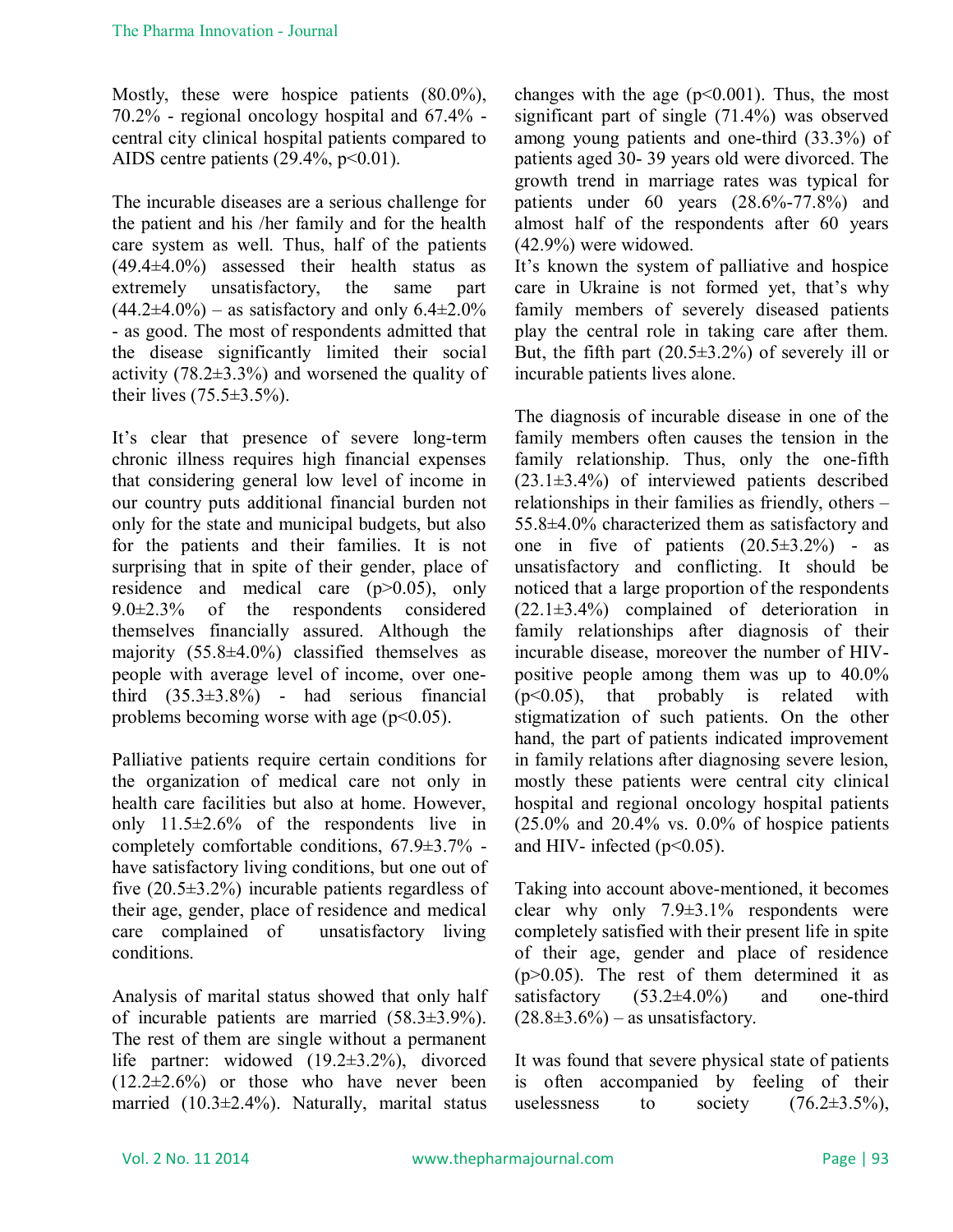disappointment in life  $(73.5\pm3.5\%)$ , loneliness and apathy to everything  $(68.9 \pm 3.7\%)$ , isolation from public life  $(67.3\pm3.8\%)$ , feeling as burden for their families  $(55.6\pm4.0\%)$ .

Special concern is the fact that 71.5±3.7% of the respondents noted medical staff indifference to them. However, the most negative comments (100.0%) were expressed by HIV-infected patients, and the least – by hospice patients  $(38.7\%, p<0.001)$ .

Similar correlation demonstrated respondent's answers concerning their trust to medical staff. Only 14.8±2.9% of incurable patients completely trusted medical personnel, next part  $(66.5\pm3.8\%)$ - moderately, and one in five  $(18.7\pm3.1\%)$ strongly expressed their lack of trust. Moreover, as shown in Fig. 2, the distribution of these values clearly depended on the type of health care facility ( $p<0.05$ ).

Hospice patients expressed the highest level of trust to medical staff and patients of oncology hospital and AIDS centre - the lowest (Fig. 2). These data are disturbing because it is known that patients who don't trust the doctors demonstrate worse treatment results.



**Fig 2:** Levels of trust to medical staff among respondents according to health care facility type

On the other hand, the highest levels of trust with simultaneous lowest rate of complaints for the indifference of the hospice medical staff, to our mind, confirms the effectiveness of regular staff training related to specific character of communication with incurable patients.

Overall, the high number of patients who were unsatisfied with the attitude of medical staff towards them can be caused by outdated paternalistic model of communication "medical employee-patient" which does not correspond to modern model of complete partnership and patient's participation in making clinical decisions towards them. As example, only less than half of respondents could confirm that their opinion was taken into account by choosing health facility for treatment  $(42.0\pm4.2\%)$ , attending doctor (41.3±4.2%), possible place of care  $(31.9\pm4.0\%)$  and methods of treatment  $(23.9\pm3.6\%)$ .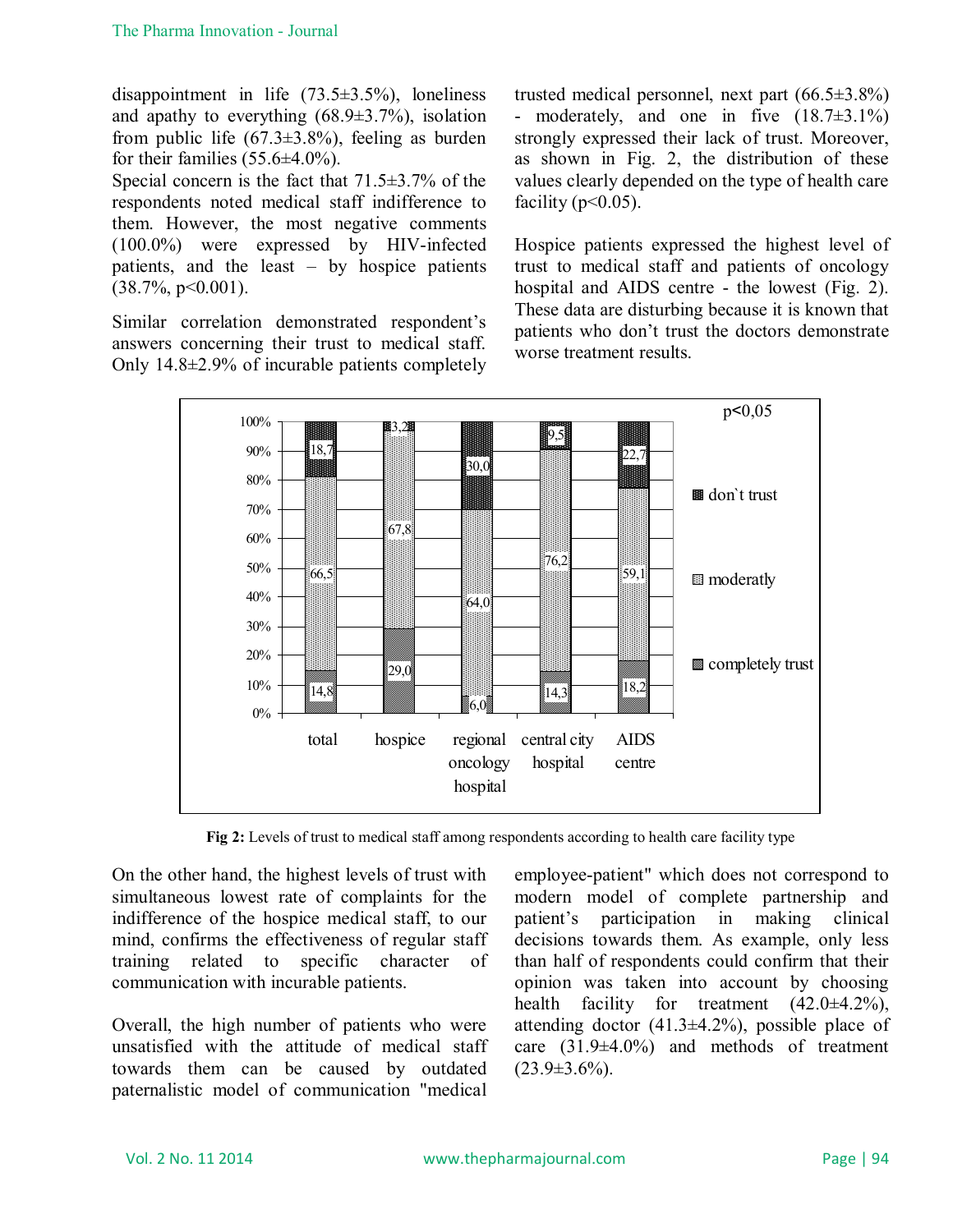It is known that the main task of palliative and hospice care is to provide the most possible highest level quality of life of incurable patient and his family, including their need for medical services. However, the answers of interviewed incurable patients pointed out high level of dissatisfaction with medical services.

As shown in Fig.3, the main complaints have economic origins. Most of incurable patients were unsatisfied with the high cost of medicines  $(89.5\pm2.5\%)$ , low funding of health facilities (79.5±3.3%) and expensive medical services  $(76.5\pm3.5\%)$ . This is quite understandable, taking into account that long-term incurable disease often tires out both the patient and his/her family, and as it was shown, most incurable patients consider themselves poor.



**Fig 3:** Reasons of interviewed patients' dissatisfaction by current state of palliative and hospice care provision.

The other significant complaints of respondents were focused on related with the previous structural and resource health care system problems. Thus, two-thirds of patients  $(65.5\pm3.9\%)$  expressed their dissatisfaction with lack of equipment in health facilities, half of the respondents complained of the uncomfortable conditions  $(54.4\pm4.1\%)$ , distant location of health facilities  $(53.0\pm4.1\%)$  and outdated technologies  $(51.7\pm4.1\%)$ .

Great contribution to dissatisfaction with medical care was caused by medical staff activity. Almost half of the respondents were indignant with

attitude to them  $(49.3\pm4.1\%)$ , unprofessional, to their mind,  $(48.6\pm4.1\%)$  and uncoordinated (43.2±4.1%) actions of medical staff. Other complaints were not so considerable, mostly concerning improper quality of food (40.0±3.9%), nursing (21.2±3.3%), lack of emotional support from medical staff  $(19.9\pm3.2\%)$  and so on.

### **5. Conclusions**

1. It was established that incurable diseases are accompanied with low level quality of life, mainly due to dissatisfaction of patients`